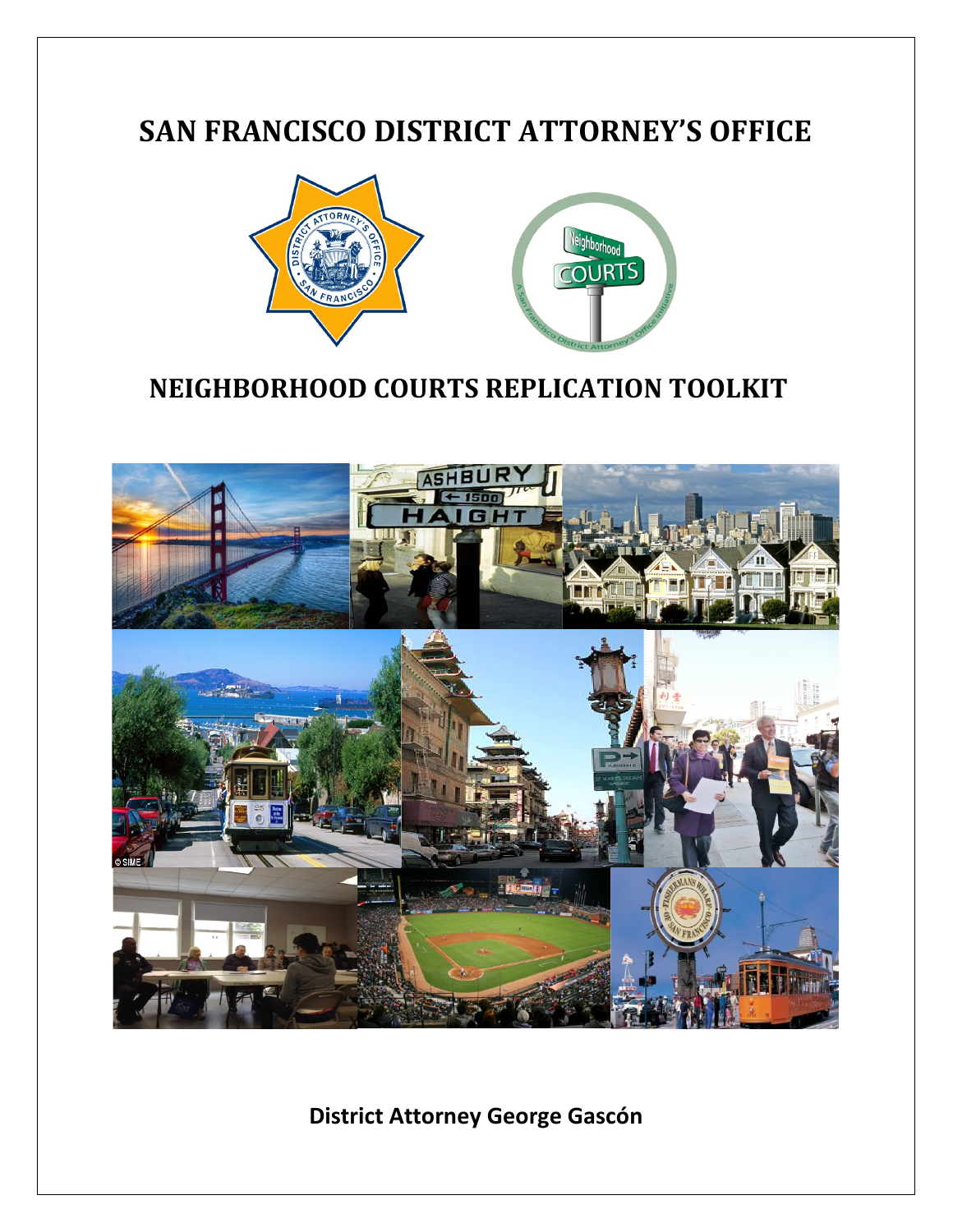#### **SAN FRANCISCO DISTRICT ATTORNEY'S OFFICE - NEIGHBORHOOD COURTS PROGRAM**

#### **Background**

Shortly after assuming office in 2010, District Attorney George Gascón stated that the criminal justice system was broken and "economically unsustainable." At San Francisco's Hall of Justice, overburdened court rooms were clogged and cases languished, lined-up one after the next, waiting their turn for an available court room. While serious crimes naturally commanded higher priority, insufficient attention was devoted to handling quality of life offenses.

In response, District Attorney Gascón created Neighborhood Courts in 2011, recognizing that criminal justice officials and communities shared a deep frustration about the processing of low level crimes. Neighborhood Courts, a community based pre-charging diversion program, uses a restorative justice lens to resolve lower level, quality of life crimes that erodes a community's morale. Adjudicators – comprised primarily of residents who live and work in the community where the incident occurred – hear the case and create plans that enable the participant to address harms caused to the community and parties affected by the incident.

#### **Program Goals**

- **Efficient case resolution**. Neighborhood Courts participants can have their case heard within a couple of weeks and fully complete the process before they would have even appeared at their criminal court arraignment.
- **Community-driven solutions.** The community that is affected by the crime gets to direct the plan for repairing that harm.
- **Reduced burden on criminal courts**. Neighborhood Courts has the potential to significantly save both time and money for criminal courts and the agencies that work in them.
- **Reduced recidivism**. By keeping low-level offenders out of the traditional system and keeping convictions off their record – Neighborhood Courts removes an obstacle to meaningful participation in the community. As individuals gain a true understanding of the impacts of their actions, they may be less likely to reoffend.

#### **Program Overview**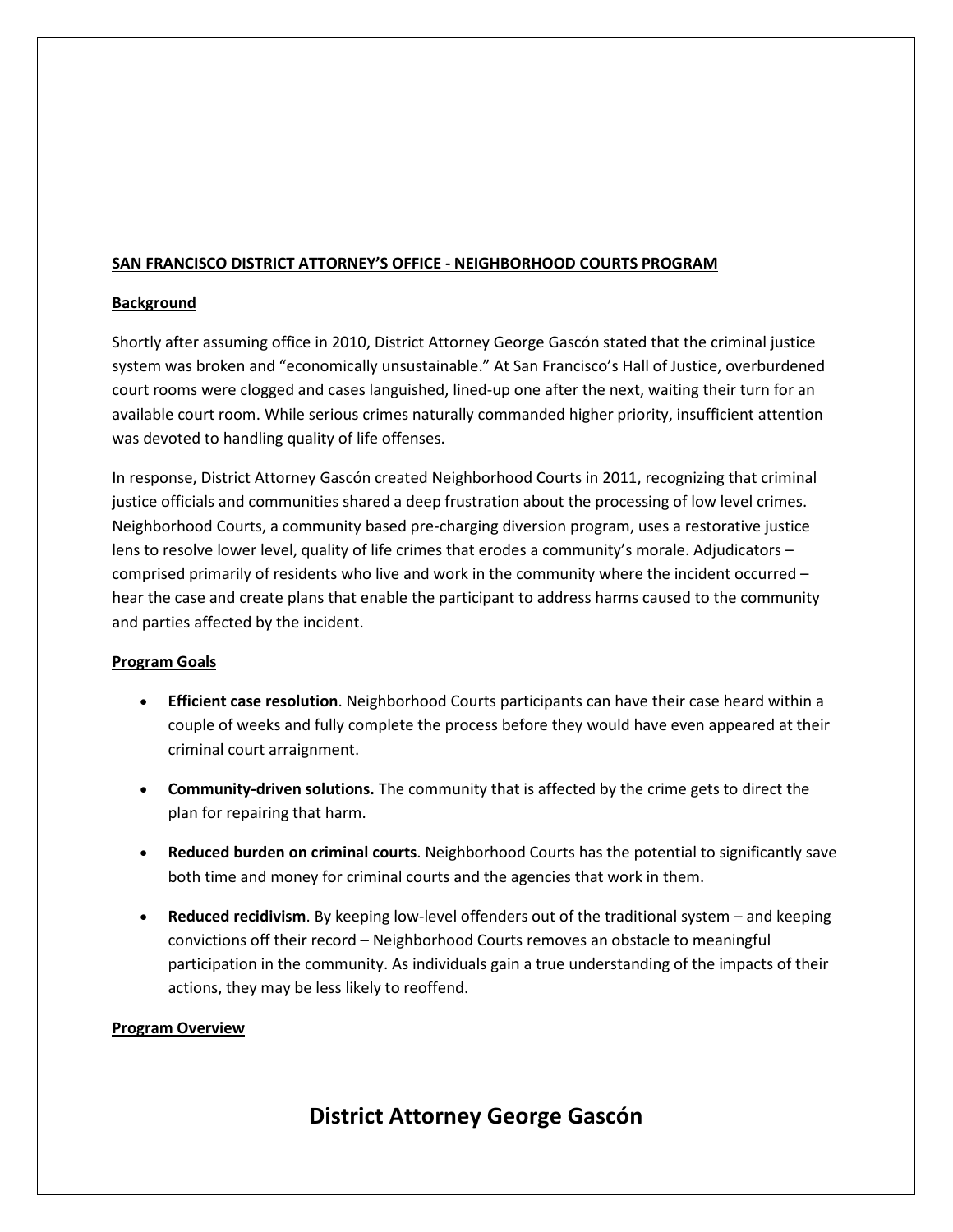Neighborhood Courts is a pre-charging diversion program for non-violent misdemeanors that emphasizes community participation and restorative justice. San Francisco District Attorney (SFDA) prosecutors review all misdemeanor cases to identify those that are suitable for Neighborhood Court. Suitable cases are those that (1) are legally eligible, per Neighborhood Court guidelines (provided below) and (2) would otherwise be charged for prosecution.

Participation in Neighborhood Court is voluntary. Potential participants are contacted by the SFDA and provided information about the program, including their legal rights and program requirements.

A panel of volunteer "adjudicators" (or panelists) trained in restorative justice and problem solving, hear misdemeanor cases at one of ten Neighborhood Courts located in San Francisco's 10 police districts. There are no prosecutors or defense counsel in the hearings. Supported by staff from the SFDA's nonprofit partners, panels of 3-4 adjudicators hear each case separately to dialogue with the participant, assess the harm caused by the incident, and issue "directives" to address the harm caused to the victim, the community, and the participant him/herself. Once the participant completes his/her directives, the SFDA discharges the case (e.g. does not file it in criminal court).

While participation in Neighborhood Court is voluntary, the individual must take responsibility for their role in the incident. If candidates fail to respond to the invitation to participate, opt out, or fail to appear at Neighborhood Court or complete their directive, their case will be referred back to the Hall of Justice for traditional criminal case processing.

Neighborhood Court hearings are confidential. If a case must be returned to the SFDA for charging, any information revealed through the Neighborhood Court process cannot be used for prosecution purposes.

#### **Initial Planning and Implementation**

The SFDA views petty theft, graffiti, prostitution, vandalism, fighting, and a host of other nuisance crimes as offenses against, not only to the victim, but to the residents who live and work in neighborhoods where the offense occurred. As such, engaging the communities was a top priority during the planning stages.

During the summer of 2010 initial discussions began with DA's office team members, community stakeholders, and consultants about how best to roll out the model in a thoughtful, methodical way through the ten police districts. After careful consideration, the Mission Neighborhood Court and the Bayview Neighborhood Court started in May 2011 as the initial pilot programs. These communities were chosen because of their elevated crime rates, dynamic racial, ethnic, and socioeconomic compositions, and positive working relationships with community organizations cultivated over the years.

2 police districts at a time were systematically folded in and by spring 2012, Neighborhood Courts rolled out into all ten police districts.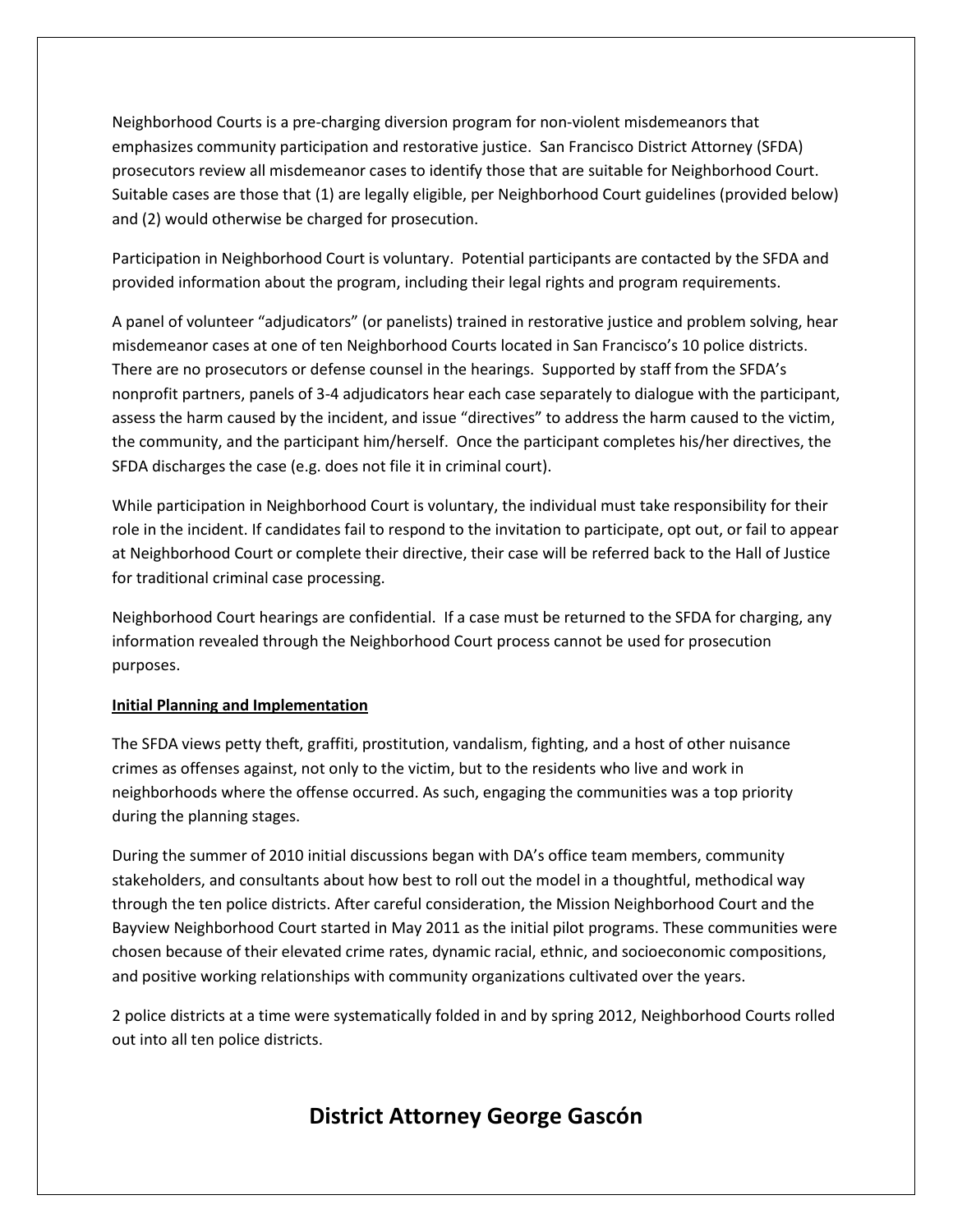- Grassroots outreach strategy: Internal team members identified and interviewed stakeholders in each community, individuals recognized as neighborhood leaders to inform them of the project, get their feedback, and garner their support. Even the order with which to engage them was seriously considered given the delicate personal and working relationships between some stakeholders. With their input and assistance, other notable individuals, residents, and organizations were identified and added to the contact list.
- Next, the team reached out to merchants, community based organizations, schools, homeowner associations and neighborhood watch groups, as well as other civic and social groups.
- At the same time government agencies joined in discussions, groups who were involved in neighborhood issues, e.g., departments of police, probation, health, housing, homelessness, etc. Staff support at the offices of the Mayor and district Supervisor were very helpful, assisting to seed further interest.
- Surveys were developed and distributed in the neighborhoods to get input from the broader range of residents about their perception of crime, feelings of safety, victimization, etc.
- Presentations were made at a variety of neighborhood meetings to inform and answer questions about the initiative. Contact also was made with representatives from neighborhood newspapers, which circulated articles with a community participatory perspective.
- Efforts culminated with a district wide community meeting where the Supervisor, precinct captain, and community leaders were featured and voiced support for the project. The main objectives were to:
	- 1. Provide an overview and articulate project goals,
	- 2. Receive feedback from the community members,
	- 3. Explain the virtues of civic engagement and recruit individuals to be directly involved as NC panelists.

Close to 300 residents attended the first meeting in the Bayview District, a community historically distrustful of government agencies. Local media coverage of the event also drew positive attention, attracting further interest and inquiries from the public.

#### **Program Operation**

#### Eligible Cases

All misdemeanor offenses are eligible for Neighborhood Court, with the following exceptions:

- Moving violations
- Gun cases
- Domestic violence
- Child assault
- Stalking
- Sex assault / 290 registration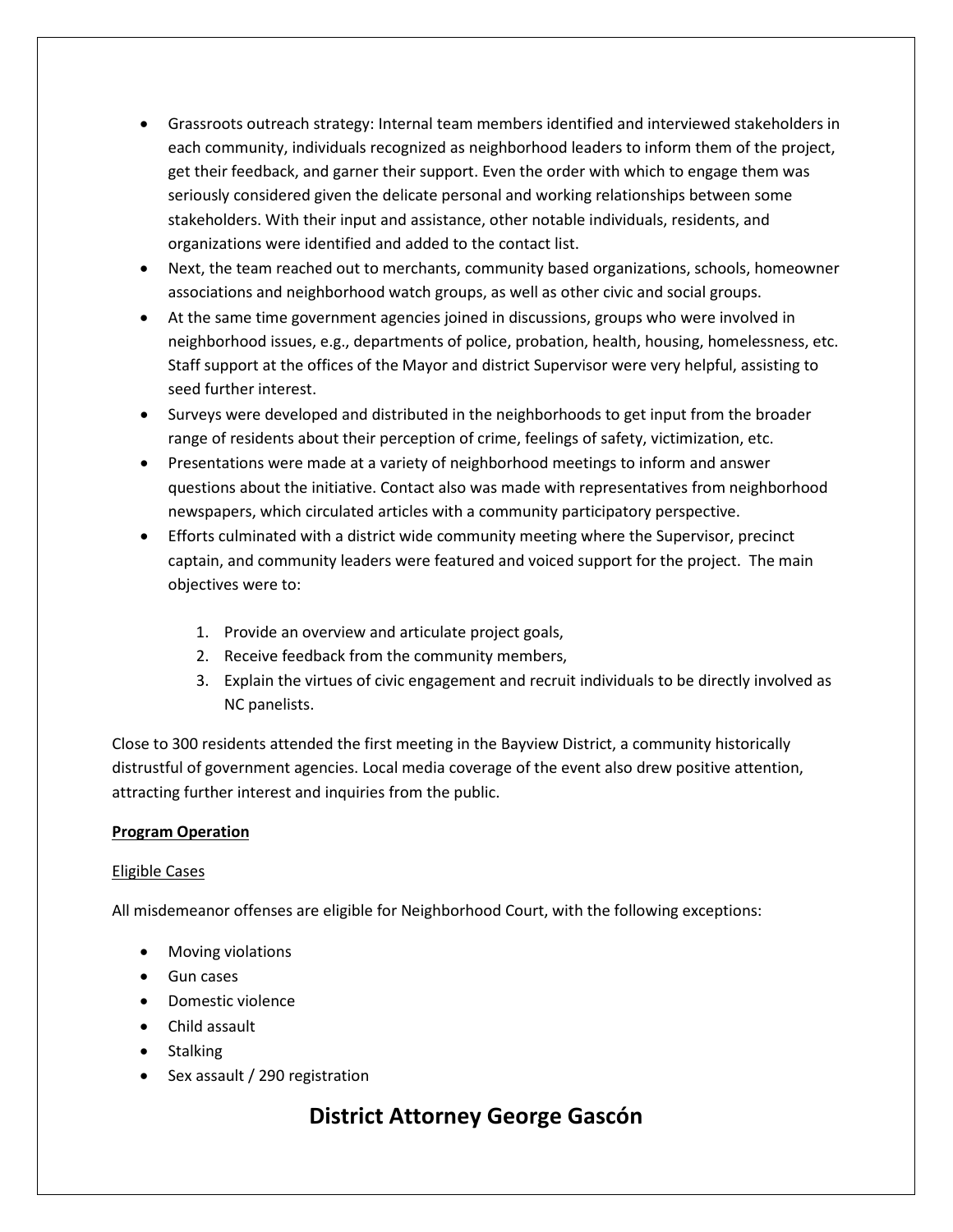- Hate crimes
- Elder abuse, whether physical, mental or financial
- Assault on an officer
- Witness / victim intimidation

The following individuals are also excluded:

- 290 registrant
- Juvenile
- Anyone under any form of community supervision in any jurisdiction, except that the following probationers *are* Neighborhood Court eligible:
	- o Individuals on court probation for NC-eligible offenses.
	- o Individuals who are on probation in cases where their charged offense is NC-eligible.
- Anyone with pending open case(s), including pending co-defendant case(s).
- Individuals with prior convictions are assessed on a case-by-case basis, taking into consideration the severity of the offenses, number of prior convictions and length of time from the last conviction to the present case.
- Individuals who have previously participated in Neighborhood Court.
- Individuals who are unwilling to pay documented restitution.

Typical cases heard in Neighborhood Courts include petty theft, vandalism, graffiti, prostitution, battery, embezzlement, sale of alcohol to minor, and trespassing.

Neighborhood Courts briefly handled quality of life infractions in 2013, as 10,382 infractions were processed by our NP's for referral to Neighborhood Courts. However, only 2% of these infractions resulted in a Neighborhood Courts hearing, and only 1% of referred infractions resulted in a successful outcome. There were several reasons for this dynamic. First, a significant number of individuals charged with infraction offenses - drinking in public, urinating on the street, nuisance on the sidewalk – are chronic offenders who struggle with substance abuse, mental illness and homelessness, and are unresponsive to the criminal justice system. In other instances, many individuals cited for infractions simply chose to pay the ticket fine. In addition, our Neighborhood Court adjudicators were themselves conflicted about the efficacy of handling low-level offenses through the model and struggled to identify the harm caused by some infraction offenses. After conducting data analysis and a formal adjudicator survey, the SFDA decided to stop referring infraction offenses to Neighborhood Court in 2014, and to focus exclusively on misdemeanor cases.

#### Case Processing Overview

- 1. SFPD officer issues citation, applying NC sticker with number to call for further information.
- 2. Citations and reports are placed in designated area in each station for pickup by Neighborhood Prosecutors (NP).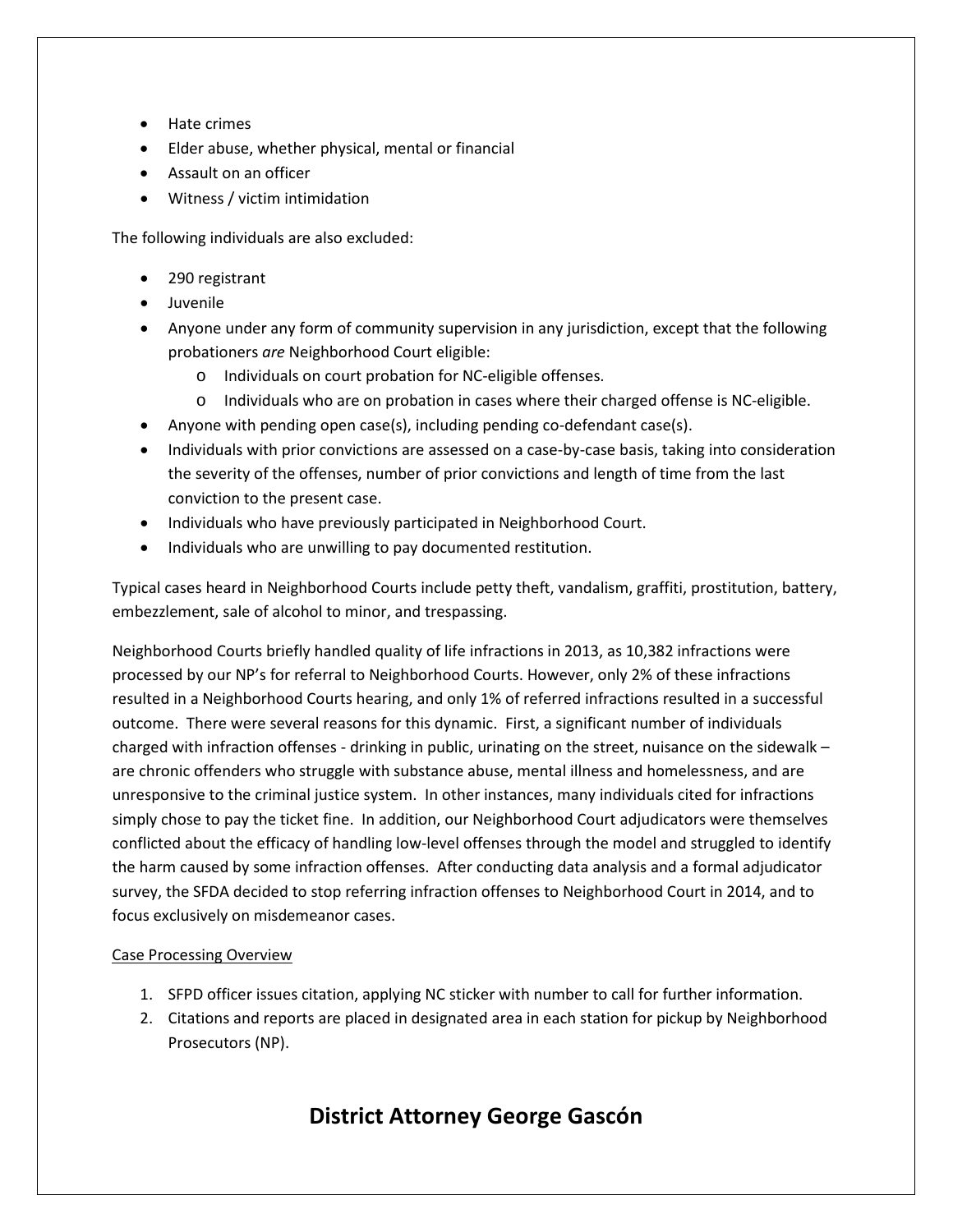- 3. On a daily basis, NP's retrieve misdemeanor citations/reports issued by district station officers and deliver to SFPD Misdemeanor Rebooking Liaison Officer.
- 4. SFPD Misdemeanor Rebooking Liaison Officer prepares rebooking packets for SFDA Misdemeanor Intake Attorney, usually within a day.
- 5. SFDA Misdemeanor Intake Attorney reviews all misdemeanors for Neighborhood Court eligibility. Felony Intake Attorneys also review felony cases that would be charged as misdemeanors for eligibility. In assessing whether a case should go to Neighborhood Courts, the Intake Attorneys determine (1) if the case is one that our office would charge; (2) if the charges are Neighborhood Court-eligible, and (3) whether the individual's criminal history precludes participation (see eligibility guidelines above).
- 6. SFDA Neighborhood Court Coordinator picks up cases daily, enters case information into the Neighborhood Court shared database (described in detail below), and sends an introductory letter and FAQ/Legal Rights documents to the Neighborhood Court candidate.
- 7. When candidate makes contact, Neighborhood Court Coordinator reviews program requirements with the candidate, determines amenability to participate and schedules hearing.
- 8. If there is a victim, the Neighborhood Court Coordinator sends a Victim letter and Victim FAQ document to the victim.
- 9. If the candidate does not make contact within two weeks of the letter, the letter is returned, or the candidate refuses to participate, the Neighborhood Prosecutor for the relevant police district makes a charging decision (charge the case or discharge it for bundling).
- 10. After the date of the Neighborhood Court hearing, the Neighborhood Prosecutor for the relevant police district reviews hearing outcome and makes the appropriate charging decision. Unsuccessful participants may be re-cited or a DA warrant issued.

#### Hearing Overview

- 1. Centered in each police district, the ten Neighborhood Courts currently operate Monday Thursday in the mornings and afternoons, with three Neighborhood Courts - Chinatown, Mission, and South of Market (SOMA) - operating at night. Hearings are held in community centers, churches, and other social centers usually in the community where the crime occurred. Sites provide hearing space at no cost.
- 2. All hearings are staffed by the SFDA's nonprofit partner, Pretrial Diversion. SFDA staff and Community Boards, our nonprofit training and technical assistance provider, also frequently attend hearings at all sites.
- 3. Setting a positive tone, the 3-4 adjudicator panel begins the hearing by introducing themselves, sharing a little about themselves and why they volunteer at the court. To facilitate an open dialogue and establish common ground, the participant also is asked to share a little about themselves.
- 4. The Lead Panelist provides an overview of the process goals and explains the options to the participant, noting that the hearing is confidential.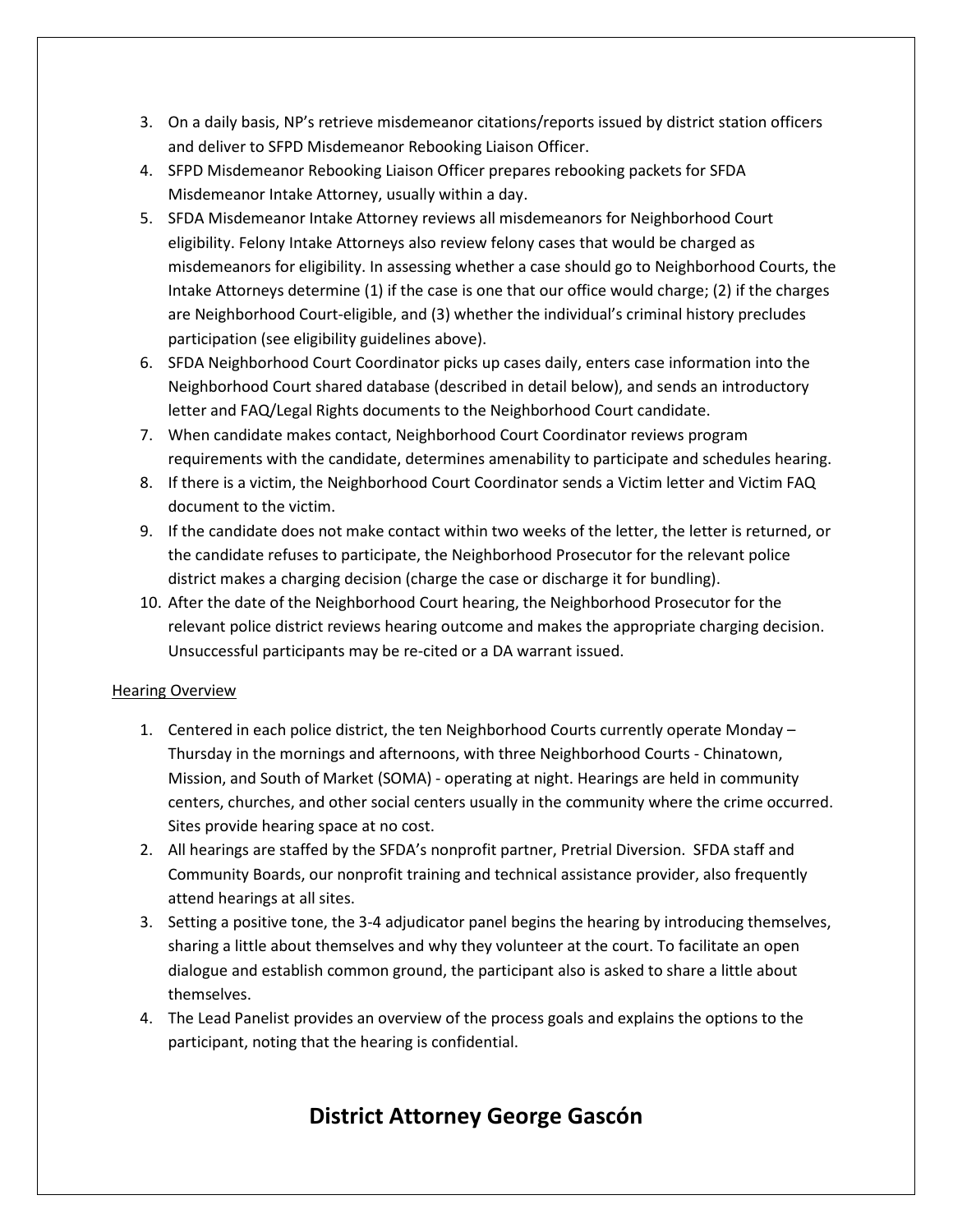- 5. The police report is read aloud by the SFPD liaison officer or Pretrial Diversion administrator. The panel engages the participant in dialogue, exploring the thoughts and motivations that lead to the participant's act.
- 6. The participant acknowledges wrongdoing and accepts responsibility for his/her role in the incident and its impact on others. The panel then works with the participant to identify the harm that she/he caused and develop an appropriate resolution.
- 7. The participant is excused and leaves the hearing room while the panelists discuss the matter to develop directive options. Common directives include community service, referrals to services and treatment interventions, victim restitution and community restitution, research projects and reflection essays.
- 8. Participant returns to hearing room and the panelists state what they need from the participant to restore harm to effected parties/community members.
- 9. Panel verifies the feasibility of each directive given the participant's personal circumstances (e.g. their work schedule, school schedule, finances and other constraints).
- 10. The participant is asked to state his/her understanding of the harm to the community members and the victim.
- 11. Panel members express how they, as community members, are affected.
- 12. Panel and participant explore ways on how s/he would handle a similar situation in the future.
- 13. Pre Trial Diversion staff interviews participant, providing information regarding the completion of directives and assessing participant for placement in support services.
- 14. Panel members debrief after the hearings to discuss the cases, how the process went, what could be done better, etc.

#### Victim Participation

Victims are an important part of the process and every attempt is made to ensure their restoration. Victims have the opportunity to attend Neighborhood Court and address the panel in a safe and confidential setting before the participant's case is heard. The panel's role is to listen, validate, and ask how they were affected by the incident and address its residual impact. For many victims, it is the first opportunity to express their feelings and process how the crime has impacted them.

#### Neighborhood Court Adjudicators

Adjudicators, also referred to as panelists, are members of the community - residents, merchants, students, parents, and retired people. They presently are, or were, attorneys, doctors, social workers, professors, psychologists, software engineers, teachers, nurses, and business professionals. Trained in restorative justice and problem solving, Neighborhood Court adjudicators are rooted to their neighborhood and are familiar with its needs and values. With over sixty adjudicators from seemingly every profession and life path, Neighborhood Court offers a unique opportunity for residents to shape local restorative practices and apply justice that is personalized rather than trivialized. The SFDA maintains a waitlist of individuals who wish to serve as adjudicators and rotates in new volunteers as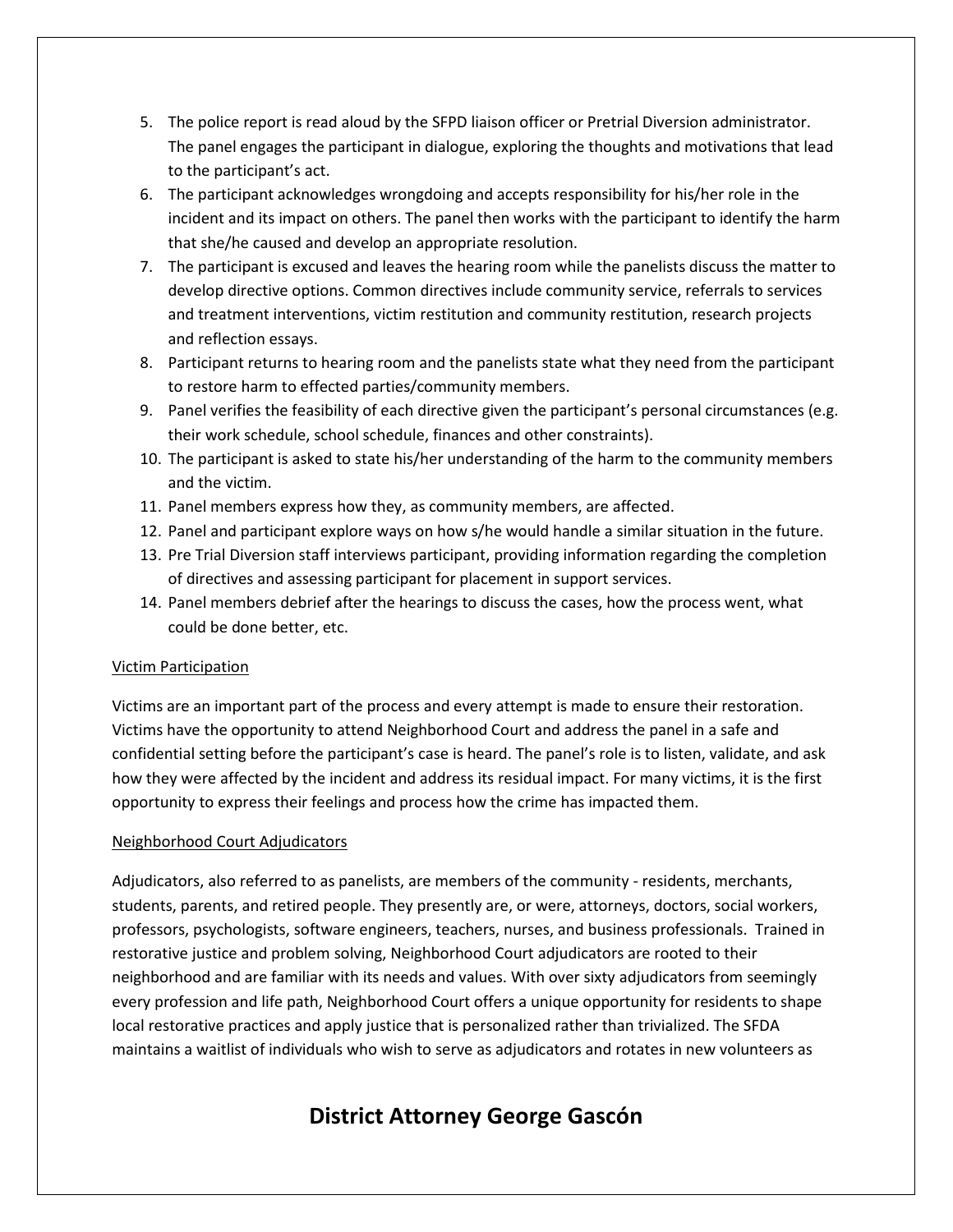positions become available. As of December 2014, 65 individuals are waiting to become Neighborhood Court adjudicators.

#### Adjudicator Training

All volunteers must complete twenty-five hours of training prior to becoming Neighborhood Court adjudicators, and must participate in continuing education throughout their term as an adjudicator. Trainings are interactive and emphasize role plays and hypotheticals from actual cases. Topics include restorative justice, cultural competence, directives & creative options, effective listening, working with victims, and effective lead panelist training.

#### **The Neighborhood Court Partnership**

The SFDA partners with two local nonprofits to operate and support Neighborhood Court. Funding for this public-private partnership comes from two sources: the San Francisco general fund and California Dispute Resolutions Program Act (DRPA) funding, which enables jurisdictions to use a portion of Superior Court filing fees to support alternative dispute programs.

#### San Francisco Pretrial Diversion Project

Established in 1976, the San Francisco Pretrial Diversion Project (Pretrial Diversion) works with the Superior Court and other agencies to provide first time misdemeanor offenders of non-violent charges the opportunity to have their case dismissed by completing a program. In addition to providing support for Neighborhood Court, Pretrial Diversion administers a host of other programs to educate and assists individuals navigate the criminal justice system.

In addition to administering the hearing, Pretrial Diversion staff liaises with victims, performs individual intake assessments and pursuant to Neighborhood Court directives links the participant to social service agencies, arranges community service sites, and tracks their progress through the Neighborhood Court process. SFPDP also administers the Neighborhood Court database.

#### Community Boards

Founded in 1976, Community Boards (CB) is the oldest public mediation center in the United States. Offering a wide range of training options for both beginning mediators and seasoned ADR practitioners, CB services include mediation, conflict coaching, and facilitation.

Community Boards trains Neighborhood Courts panelists on an ongoing basis providing year round trainings and support services. A key component of the workshops is the variety of role plays that the panelists eagerly engage. Presented with hypothetical cases drawn from real life, panelists play the role of the participant, victim, or other character. What would they do with a shoplifter who "forgot" to pay for items because she forgot to take her meds that morning? How would they handle a young man for graffiti who felt justified in scrawling social messages on buildings because neighborhood gentrification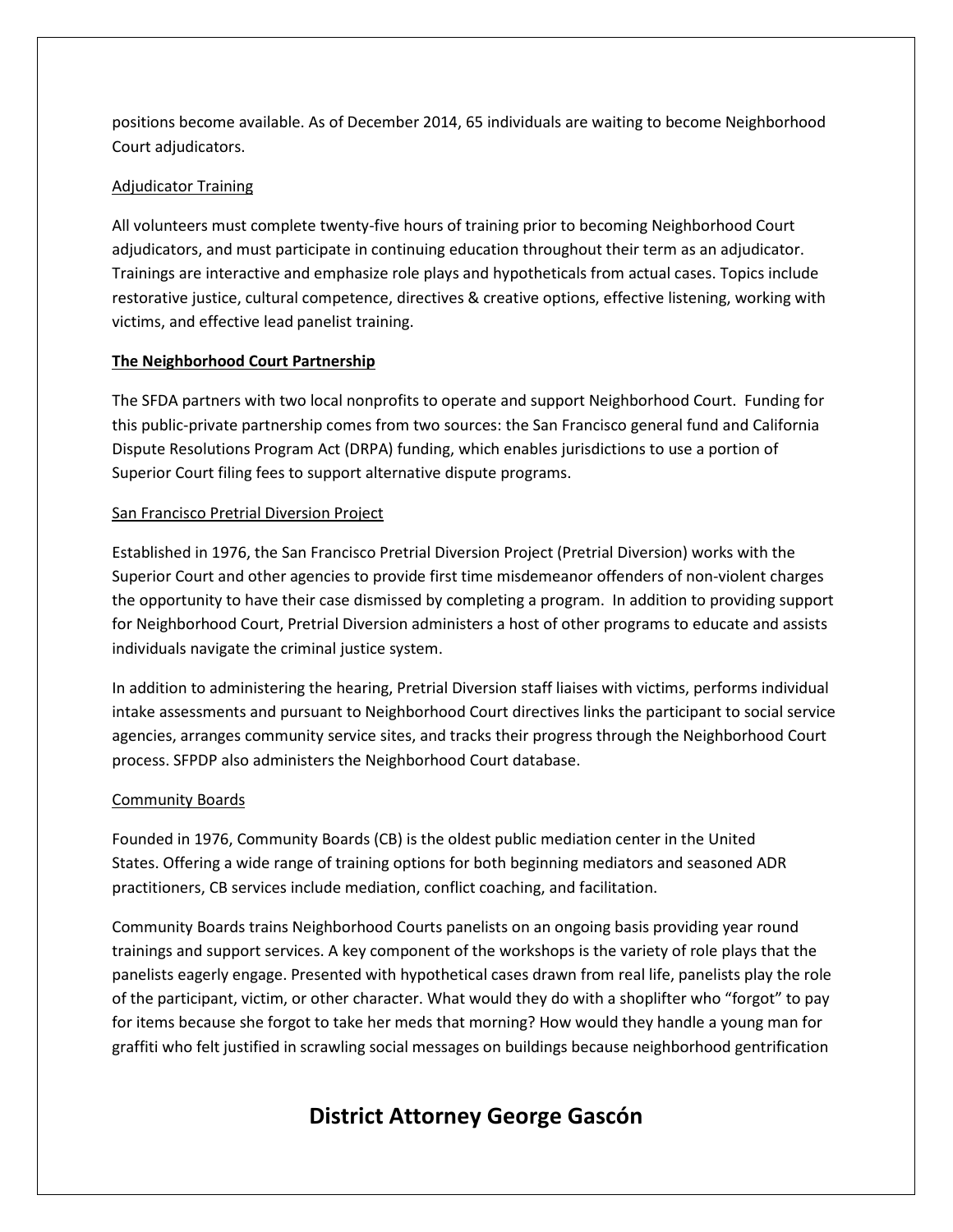resulted in the evictions of families and neighbors? Or how would they address a transgender prostitute who has been on the street since the age of 15? What would be an effective directive in these cases?

In providing an active learning environment panelists learn from each other, develop best practices and approach cases in a more sensitive way, forcing them to deal with many underlying problems that often lead a participant to crime. Indeed, a robust training framework is critical to developing panelists with the required skill sets to be fair and effective.

#### Neighborhood Prosecutors (NP)

In 2012, District Attorney Gascón brought to scale his pilot Neighborhood Prosecutor program – dispatching a team of five Assistant District Attorneys to cover the City's ten police districts. Each NP is based at two district Police Stations, but also spends a great deal of his or her time out and about in the communities they serve – attending a wide range of meetings, from resident and merchant groups to local Police Advisory Boards. Their role at these gatherings is to both inform and to become informed, and to work shoulder to shoulder with community members to develop public safety strategies to address the neighborhood's unique challenges. The NP's supplement community input by conducting data analysis and crime mapping of their assigned districts. They collaborate with the San Francisco Police Department, City Attorney and other City agencies to address incidents such as code violations and graffiti. They explore proven strategies that other cities (and even countries) have employed to achieve successes with some of the most persistent crime and quality of life challenges that our communities face – from auto burglaries to graffiti to chronic offenders.

Neighborhood Prosecutors play an important role in Neighborhood Courts. They provide training to police officers at their assigned stations and inform neighborhood stakeholders about the program. They retrieve cases generated by their stations and bring it to the Misdemeanor Intake Deputy for review and referral to Neighborhood Courts. Neighborhood Prosecutors track the participant's compliance and may charge appropriate cases through the traditional court process. In certain cases, they personally handle cases that are of particular importance to their neighborhood.

#### Program Database

Neighborhood Courts uses a web-based data-sharing system that allows the flexibility for all team members to share the database simultaneously and actively exchange information. The system includes both case-level and individual-level data, including comprehensive information about the offense – location of arrest, incident report (including uploaded police report), arraignment date, etc. - as well as information concerning any victim(s). Additionally, information about the hearing process is captured  $$ when, where is the hearing, what happened at the hearing, types of directives given, date to complete directives, and other information. Compatible with IPads and other mobile devices, the database permits court administrators to remotely access the database and retrieve the most up to date information at the hearings.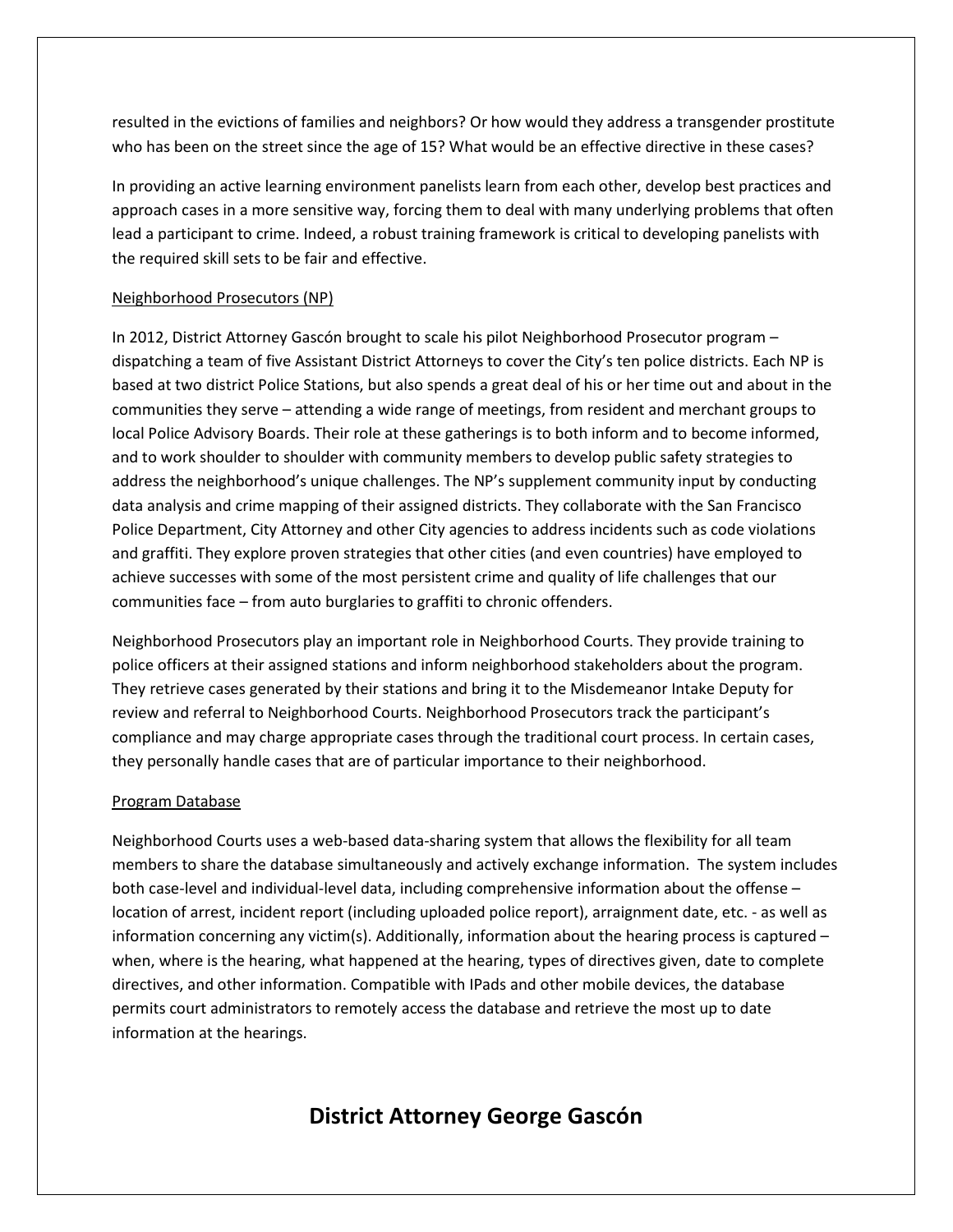Using one centralized database eliminates data redundancy, enables Pretrial Diversion staff to easily update the SFDA team on participant progress, and enables the Neighborhood Prosecutors to review data for case disposition, including looking up arraignment dates and compliance information to charge the cases or close it successfully. The database also enables the Neighborhood Courts team to perform critical data analysis that supports ongoing program assessment and refinement.

#### **Neighborhood Court Directives**

Directives issued in each Neighborhood Court case are specific to the nuances of that incident. In some cases, directives are created to address unique situations. For example, a business school student who vandalized a series of storefronts was directed to work with those small business owners to develop business plans. In most cases, participants leave their hearing with a set of directives that generally include the following types.

#### Community Service

As payback to the community, a high percentage of the directives imposed by the panelists are for community service. Invariably, when the participant is asked if the positions were reversed and the participant was in the shoes of the panel members, what directive should be handed down, almost all state community service. In fact, many have expressed satisfaction in doing something worthwhile to restore the community, such as cleaning graffiti from store fronts, working at the Food Bank/Glide Church or other facilities serving food to those in need.

Over 100 participants were ordered to complete community service in 2014, and they performed 1,976 hours. At San Francisco's minimum wage rate of \$10.74, these hours are valued at \$21,222. Whenever practical, participants are assigned to work in the neighborhoods where they committed their offenses.

The victim also is consulted and asked if they'd prefer the participant perform their community service in a particular activity or at a favored charity or organization in the community.

#### Community Restitution

In some cases, Neighborhood Court participants are directed to pay "community restitution." Community restitution fees are managed and redistributed by the DA's Office through a competitive small-grants program, the Neighborhood Justice Fund. Grants are awarded to community-based organizations for projects that will enhance the safety, livability and neighborhood cohesion of San Francisco's districts.

This past year, funding priority was given to projects that could immediately improve problems plaguing many neighborhoods, such as pedestrian safety education, improving security and increasing neighborhood lighting, and supporting community mobilization and empowerment activities.

In 2014, 70 out of 71 participants directed to pay community restitution paid almost \$14,000 into the Neighborhood Justice Fund.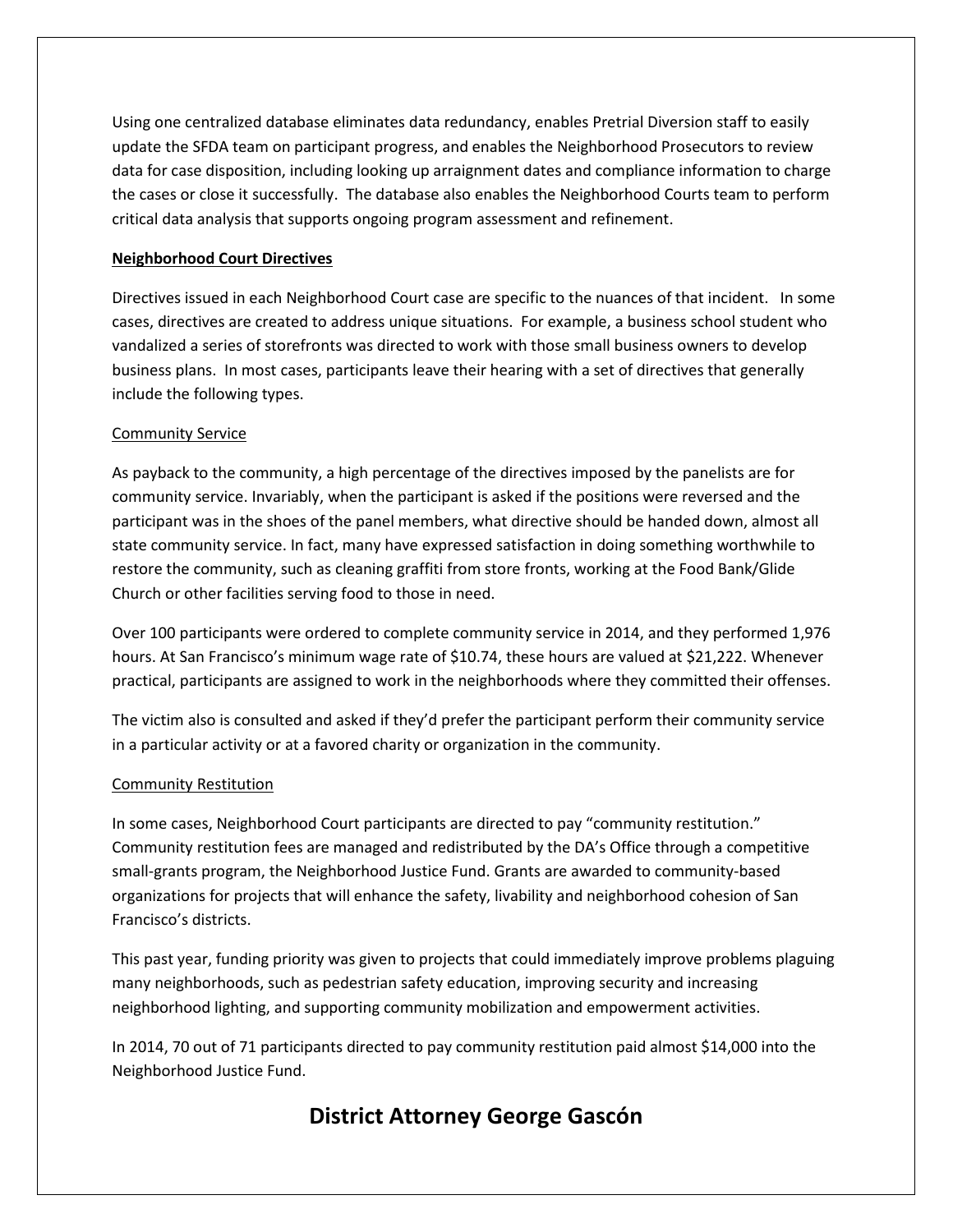#### Victim Restitution

In addition to victims being given the opportunity to be acknowledged and heard in Neighborhood Court, every effort is made to make them materially whole. In particular, it is a priority to address the most basic harm done by getting payment for property damaged or destroyed and to obtain support services for healing and closure. Participants agree to pay the documented restitution amount as a condition of participation in Neighborhood Court.

In 2014, 20 out of 21 participants paid a total of almost \$36,000 in victim restitution for a compliance rate of 99%. Usually, payment to the victim is made within 30 days of the hearing.

#### Essays, Reflection Papers, Letters of Apology

Participants are often required to write reflection papers on their behavior and letters of apology to neighborhoods or individuals affected by their actions. Topic areas include expressions of remorse, lessons learned from the experience, and other introspective exercises, such as a reflection paper to a family member or significant person in their life.

#### Shoplifter Offender Program (SHOP Class)

The first-time shoplifter is offered the opportunity to change his/her behavior through the SHOP Class, an all-day class that examines shoplifting attitudes, retail victimization, and economic and community impacts. Through a cognitive behavioral approach the participant is made to see the consequences on others, and, in turn, become their own self-regulating theft prevention.

#### First Offender Prostitution Program (FOPP)

Individuals arrested on their first solicitation case are directed to participate in FOPP, which was created in San Francisco and has been replicated in jurisdictions across the country. Taught by a team of SFDA staff, community representatives, health professionals and former sex workers, the FOPP curriculum components focus on topics related to the commercial sex trade: legal consequences, health education, negative consequences for sex workers, human trafficking, impact on communities, and sexual addiction. FOPP is designed to reduce the demand for commercial sex and human trafficking by educating men arrested for soliciting prostitutes about the negative consequences of prostitution. Participants pay an administrative fee of up to \$1,000.

#### Counseling

The open dialogue between the participant and panelists may result in referrals to counseling sessions for substance abuse treatment, anger management and other related issues. One such program is the "Thinking for a Change" (T4C) program, an integrated, cognitive behavioral change program designed by the National Institute of Corrections (NIC). T4C includes cognitive restructuring, social skills development, and development of problem solving skills.